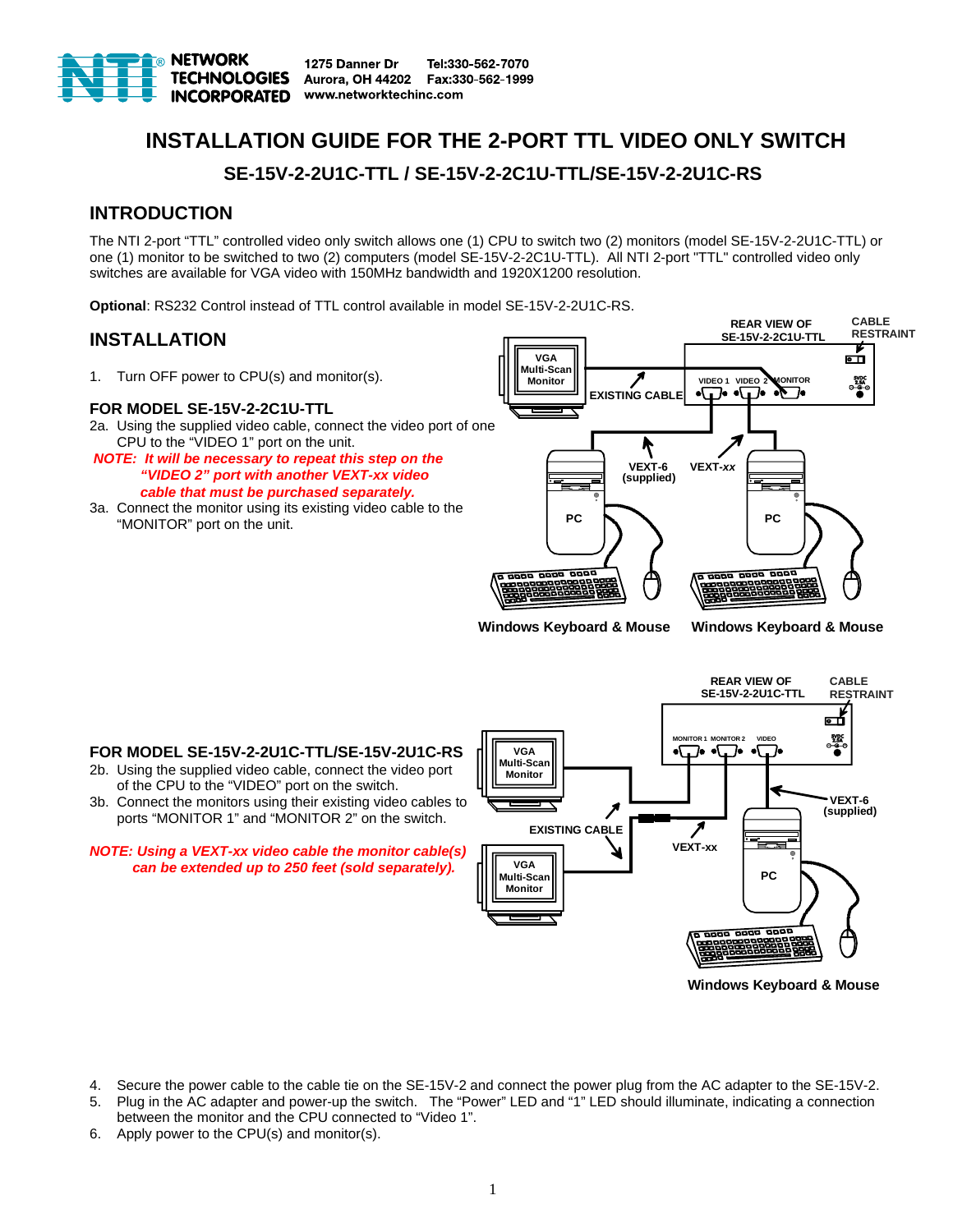# **TTL Control (SE-15V-2U1C/2C1U-TTL Models Only)**

Models with –TTL include a 9 pin D female connector port for remote control. The proper wiring of the 9DB connector to use this port is as follows:

- $\triangleright$  Pin 1 = Ground
- $\triangleright$  Pin 2 = NC or connect to TTL1 (>2.4VDC) to switch to Monitor 1
- $\triangleright$  Pin 2 = Connect to pin 1 or TTL0 (<0.8VDC) to switch to Monitor 2.

The LEDs (1 or 2) will illuminate to provide indication of port selection



## **RS232 CONTROL (SE-15V-2U1C-RS Only)**

The SE-15V-2U1C-RS can be controlled from the front panel push button (press to switch between MONITOR 1 and MONITOR2) or it can be controlled using RS232. RS232 control can be achieved using a separate user terminal or CPU with a terminal program. To make a terminal connection, connect a serial cable (specifications on page 3) between the user terminal and the 9 pin DIN female connector on the VIDMUX labeled "RS232". Configure the terminal program for a baud rate of 9600.



#### **Remote Connection**

The RS232 Interface is designed to meet the RS232C standard and can be controlled from any CPU or other controller with an RS232 communications port. The pin-out for the 9DB connector on the unit is as follows:

On the 9DB female connector, pins 1 (DCD), 4 (DTR), and 6 (DSR) are shorted and pins 7 (RTS) and 8 (CTS) are shorted. Therefore, host handshaking is bypassed and TXD and RXD are

#### **RS232 CONNECTOR (9DB FEMALE)**

| <b>PIN</b>     | <b>SIGNAL</b> | <b>FUNCTION</b>             |
|----------------|---------------|-----------------------------|
|                | CD            | <b>Carrier Detect</b>       |
| $\overline{2}$ | <b>TXD</b>    | Transmit data (RXD at host) |
| 3              | <b>RXD</b>    | Receive data (TXD at host)  |
| $\overline{4}$ | <b>DTR</b>    | Data terminal ready         |
| $\overline{5}$ | <b>GND</b>    | Signal ground               |
| 6              | <b>DSR</b>    | Data set ready              |
| $\overline{7}$ | <b>RTS</b>    | Request to send             |
| 8              | <b>CTS</b>    | Clear to send               |
| 9              |               | No connection               |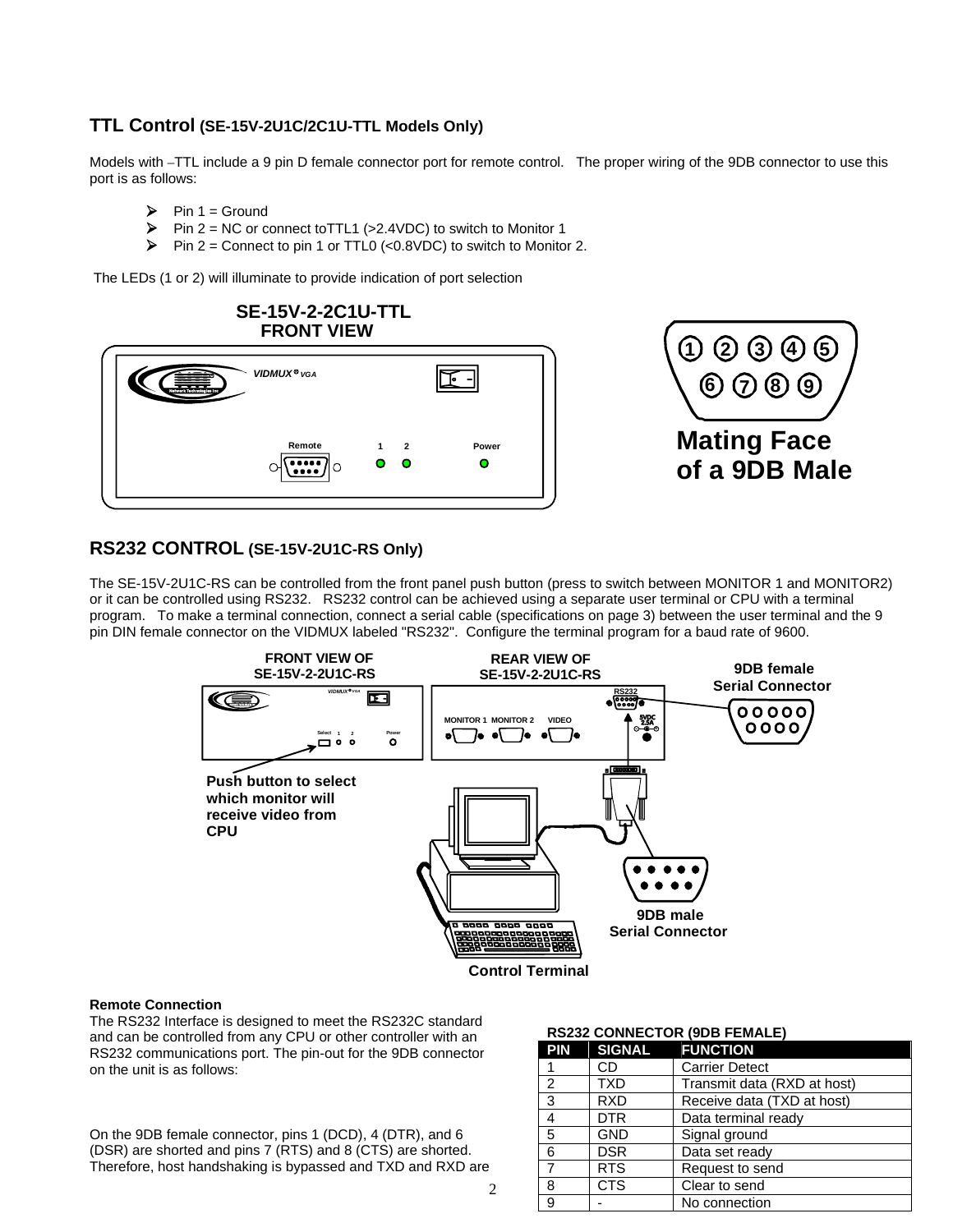the only active signals. A straight-through 9DB serial cable **(not null modem- see cable specifications on page 3**) will work for most CPUs.

#### **COMMAND PROTOCOL**

CPU controller commands supported by the unit are defined below. All commands should be terminated with a <CR> (carriage return). All characters in the command string should be upper case, and all numbers below 10 should have a leading 0  $(ex: 1 = 01).$ 

| Legend:   | (All numbers must be two digits)   |
|-----------|------------------------------------|
| <b>BR</b> | Baud Rate Code (03,06,12,24,48,96) |

OP : Output Port (01,02)

<CR> : Carriage Return (Hex 0xD)

#### **Command Definitions**

| Command<br><b>String</b> | <b>Good Response</b>         | <b>Description</b>                                                                                                           |
|--------------------------|------------------------------|------------------------------------------------------------------------------------------------------------------------------|
| CS 01, OP, 01            | $*<$ CR $>$                  | Connect One Output Port To Input Port                                                                                        |
| RO 01.01                 | * <cr>IP<cr></cr></cr>       | Read Connection For Output/User Port                                                                                         |
| <b>CB 00, BR</b>         | None                         | Change baud rate of serial line<br>BR=03(00),06(00),12(00),24(00),48(00),96(00)<br>Factory default is 9,600 (see note below) |
| <b>RS01</b>              | $*<$ CR $>$                  | Internal Reset                                                                                                               |
| RV 01,00                 | * <cr>string\0<cr></cr></cr> | Read NTI Version String                                                                                                      |
| <b>RU01</b>              | * <cr>IP,OP<cr></cr></cr>    | <b>Read Unit Size</b>                                                                                                        |

If the syntax of a command is incorrectly entered, the command will be ignored or the switch will answer with a bad response  $? < CR$ .

*Note: The baud rate as changed via RS232 will hold only until the VIDMUX is power cycled. On power-up, the VIDMUX will resume the default baud rate of 9600.* 

*Note: If the baud rate of the VIDMUX is changed from 9600, be sure to change the baud rate of the user terminal as well.* 

*Note: Each time the SE-15V-2 is power-cycled, it will connect the video to "MONITOR 1" by default.* 

## **SPECIFICATIONS FOR STRAIGHT-THROUGH RS232 SERIAL CABLE**

### **VIDMUX to PS2 CPU (9 PIN)**

| <b>VIDMUX</b>   |      |                  | <b>PS/2 CPU</b> |                 |
|-----------------|------|------------------|-----------------|-----------------|
| 9 pin           |      | <b>Signal</b>    | 9 pin           |                 |
| <b>Function</b> | Pin# | <b>Direction</b> | Pin#            | <b>Function</b> |
| <b>RxD</b>      | 3    |                  | 3               | TxD             |
| <b>TxD</b>      | 2    |                  | 2               | <b>RxD</b>      |
| <b>CTS</b>      |      |                  |                 | <b>RTS</b>      |
| <b>RTS</b>      | 8    |                  | 8               | <b>CTS</b>      |
| <b>DSR</b>      | 4    |                  |                 | <b>DTR</b>      |
| <b>DTR</b>      | 6    |                  | 6               | <b>DSR</b>      |
| SG              | 5    |                  | 5               | SG              |



Terminals 7 and 8 are jumpered together and terminals 4 and 6 are jumpered together.